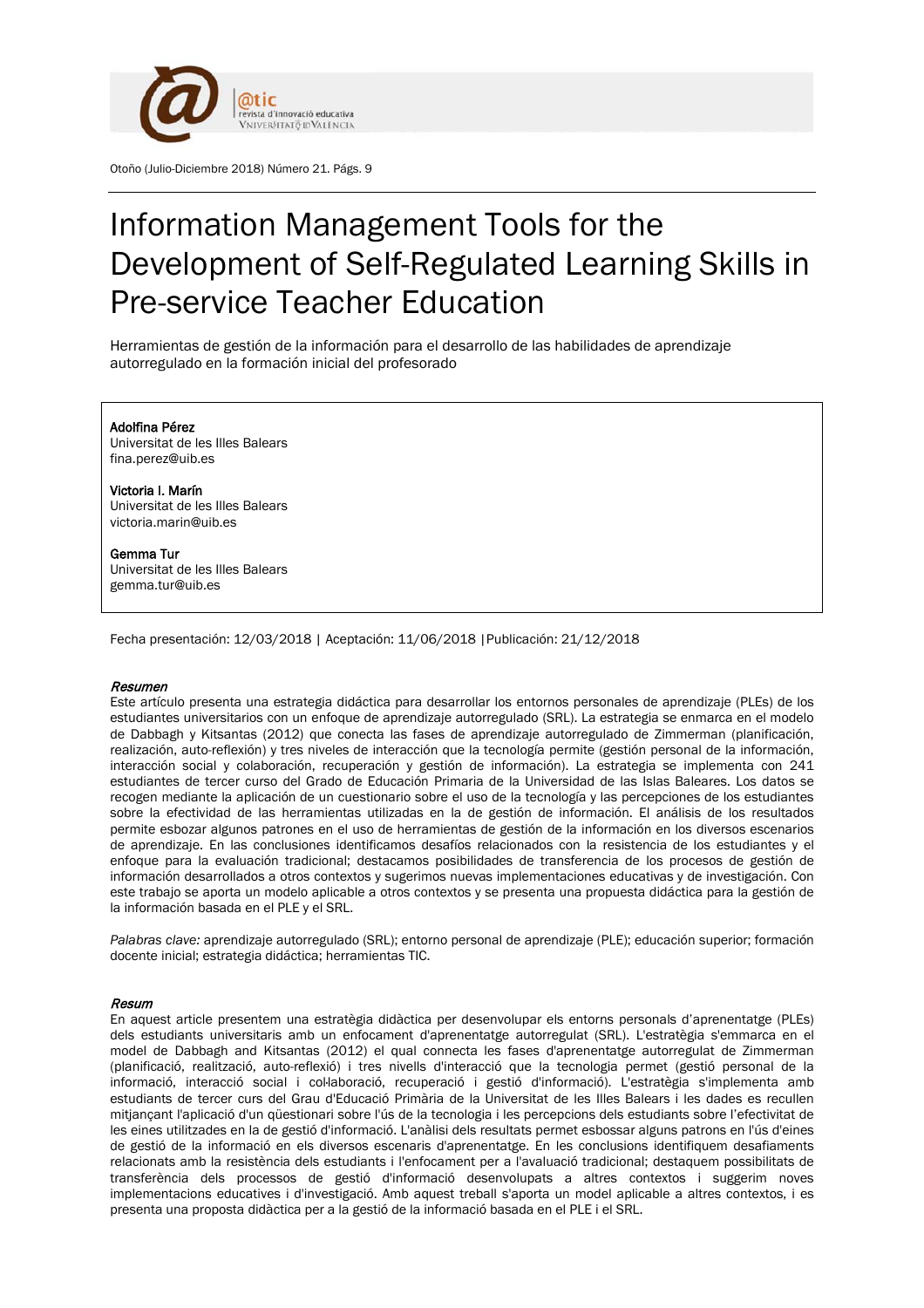*Paraules clau:* aprenentatge autorregulat (SRL); entorn personal d'aprenentatge (PLE); educació superior; formació docent inicial; estratègia didàctica; eines TIC.

## Abstract

This article presents a didactic strategy aimed at developing student teachers' personal learning environments (PLEs) with a self-regulated learning (SRL) approach. The strategy is framed in the Dabbagh and Kitsantas (2012) model, which relates Zimmerman' SRL cycle (forethought, performance, self-reflection) to the three levels of social media usage (personal information management, social interaction and collaboration, and information aggregation and management). A learning scenario was implemented to facilitate SRL skills through information management. The participants were 241 students of Education at the University of Balearic Islands (Spain) and data was collected through a questionnaire designed to explore tool usage and their perceptions of the effectiveness of those tools for information management tasks. Data analysis allows the observation of some patterns in the usage of information management tools in the diverse learning scenarios. In the conclusions challenges such as resistance and traditional assessment focus are identified; affordances for transferability of the acquired skills to other contexts are highlighted and further educational implementation and research are suggested. With this work, a model applicable to other contexts is provided, and a didactic strategy for the management of information based on the PLE and the SRL is presented.

*Key Words:* self-regulated learning (SRL); personal learning environment (PLE); higher education; pre-service teacher education; didactic strategy; ICT tools.

# **1. Introduction**

The current open and flexible learning environment developed by the introduction of technology (Sang, Tondeur, Chai, and Dong, 2016) and, in particular, social media and PLEs in Higher Education (Salinas, 2013), which give students' an active role (Aguaded, López Meneses, and Alonso, 2010), implies the need to focus on students' strategies for autonomy and control of their own learning path (Marín, Negre, & Pérez, 2014; Salinas, 2012; Cebrià, Mora and Igual, 2009) and eventually, self-regulated learning skills (Tur, Marín, Moreno, Gallardo, & Urbina, 2016). In this way, technologyenhanced learning supports self-regulated learning (SRL) (Nussbaumer, Dahn, Froop, Mikroyannidis, & Albert, 2015). Technology enhances student teachers' SRL processes (Moos and Ringdal, 2012), such as metacognition, which in turn improve the SRL skills of their own future students (Kramarski and Michalsky, 2010). Personal learning environments (PLEs) are related to SRL from a pedagogical perspective, in which social media services support student-centred learning (Dabbagh and Kitsantas, 2012; Kroop, Berthold, Nussbaumer, & Albert, 2012; Nussbaumer, Sheffel, Niemann, Kravcik & Albert, 2012; Rahimi, van den Berg, & Veen, 2014). PLEs align with SRL conditions (Kravcik and Klamma, 2012; Llorente, 2013), supporting a shift from institution-centred learning to autonomous learning (Johnson and Liber, 2008; Buchem, 2012).

In this study, an open learning environment was designed, based on the PLE approach, to foster students' SRL skills. Learning activities were designed to enhance students' skills in information management. In these activities, lecturers encouraged the use of social media tools in order to achieve different SRL skills. In previous studies, Marín et al. (2014) explored the construction of PLEs, and Tur et al. (2016) analysed PLEs from an SRL perspective. However, the incorporation of PLEs for students' use of information management tools in the different phases of SRL has not been done previously. Exploration of the relationship between PLE and SRL is needed in order to implement and understand their potential. Therefore, the aim of this study was to explore how students use and perceive social media as a means of managing information by designing a didactic strategy that combining the pedagogical ideas of PLEs and SRL.

#### **2. Theoretical Framework**

SRL is generally understood as learning how to learn (Mikroyannidis, Connolly, Law, Schmitz, Vieritz, Nussbaumer, Berthold, Ullrich, y Dhir, 2014, p. 148), a proactive task carried out by the learner. It is the selfdirective process by which students' mental abilities are transformed into academic skills in social contexts (Zimmerman, 2002). Thus, self-regulated learners are "metacognitively, motivationally, and behaviorally" active (Zimmerman, 1990, p. 4) to accomplish their goals (Zimmerman, 2002).

Zimmerman (2002) describes SRL as a cycle of three phases: forethought, performance and self-reflection. These phases refer to what was done before, during and after learning, respectively. The first phase involves task analysis and self-motivation beliefs; the second, selfcontrol and observation of tasks during learning; and, the third is based on self-judgment and self-reaction. In general, other existing theories also explain the selfregulatory phases as a cycle and consider: (a) defining the task, (b) goal-setting and planning, (c) performance and (d) evaluation (van Laer and Elen, 2017). In the model by Miller and Brown (1991), the informational input is occurs during the initial phases of the learning cycle (de la Fuente, López-García, Mariano-Vera, Martínez-Vicente, & Zapata, 2017). Previous research indicates that the more capable the student, the wider the variety of strategic tasks that the student chooses for learning (Alvi, Iqbal, Masood, & Batool, 2016). The model is cyclical because self-reflection for one learning experience can influence the forethought phase of future experiences. According to recent research, it is paramount to explore students' online self-regulated skills (Lin, Liang, Tsai, & Hu, 2018; McLoughlin and Lee, 2010). In the context of PLE research, two other phases are included in this cycle. A fourth phase was suggested by Rahimi, van den Berg & Veen, (2015), called Feeding back (applying), which involves both the teacher and the learner. The objective of the learner is to track their use of technology. Another phase addresses the technical environment that must be previously organized by the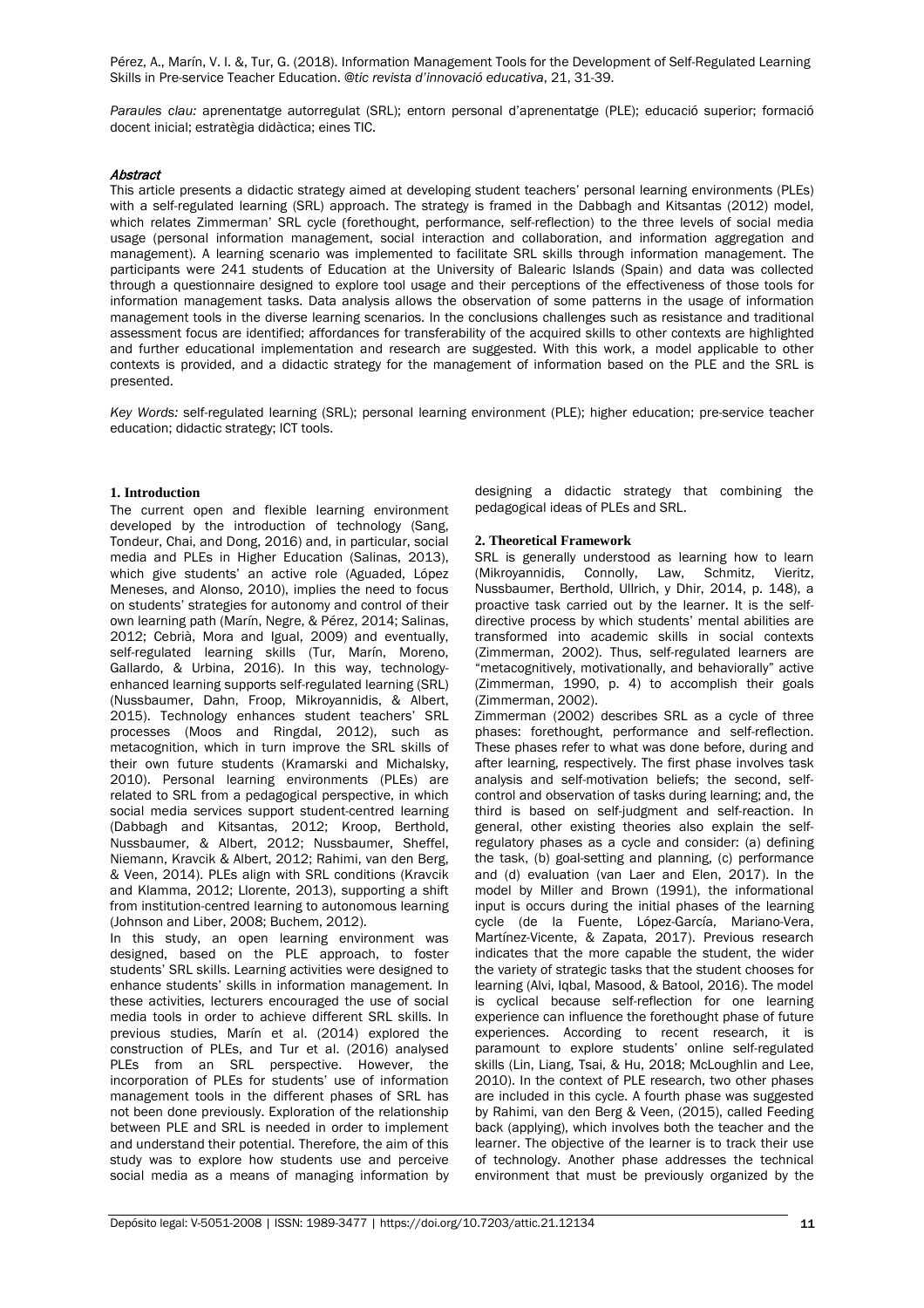student (Nussbaumer, Dahn, Kroop, Mikroyannidis, & Albert, 2015). Furthermore, some key processes for SRL were described by Dabbagh and Kitsantas (2004): goal setting, self-monitoring, self-evaluation, task-strategies, help-seeking and time-management. Numerous studies based on Zimmerman's model have been empirically conducted (Puustinen and Pulkkinen, 2001). The sociocognitive perspective of which aligns with the role of learning technologies (Kitsantas, 2013) and has been the framework of renowned designs such as that of Dabbagh and Kitsantas (2012).

According to Nussbaumer et al. (2015), there are several concepts related to SRL: metacognition, personalisation adaptation to students' characteristics, support, adaptation to students' characteristics, motivation and collaboration. Metacognition refers to the knowledge of one's own cognition and personalisation is understood as the adaptation to the learner's characteristics. Motivation and SRL are interdependent (Alvi and Gillies, 2015) since it is time-consuming and requires effort. Dabbagh and Kitsantas (2012) argued that when students engage in self-oriented cycles with teacher and peer support, they become motivated to create sustained PLEs. Collaboration involves additional skills (Nussbaumer et al., 2015) although it is not opposed to individual learning but on the contrary, complementary to it. In the context of PLE-based eportfolios, tensions between collaboration in open environments and assessment were observed (Tur and Urbina, 2016). Motivation and collaboration are implicitly promoted through the use of technology (Nussbaumer et al., 2015). Support is an important aspect for a successful approach to SRL through PLEs. In the iClass platform, a pioneering work in which SRL and PLE were related, a space for each phase was given to students in order to scaffold the corresponding cognitive processes (Türker and Zingel, 2008). However, this was considered insufficient for scaffolding, and more recently Kravcik and Klamma (2012) have demonstrated the need of balance between freedom and guidance.

Recent PLE research has explored the use of technology for SRL goals. Kroop, Berthold, Nussbaumer, & Albert, (2012) suggest PLEs' positive impact on SRL phases through technology tools, although it had limitations for transferability due to its small sample size. Chaves, Trujillo, and López (2015) confirmed the impact on students' skills in the performance and self-reflection phases of SRL through the implementation of a didactic strategy based on both PLEs and virtual learning environments (VLEs). They concluded that when VLE tools are integrated in PLE, students achieve the learning goals. At the same time, it has been observed that selfregulated learning is at the core of PLE since it is built by students themselves to meet their learning needs (Henri, Charlier and Limpens, 2009). Furthermore, SRL is necessary for lifelong learning skills and informal learning (Zimmerman, 2002), which has been argued to be enhanced through the PLE approach (Dabbagh and Kitsantas, 2012; García-Peñalvo, Johnson, Ribeiro, Minovic, & Conde-González, 2014). Thus, the present study is a contribution towards the implementation of PLEs and SRL, since its implementation was carried out with a group of future primary school teachers and explores the impact of information management tools of students' PLEs in the three phases of SRL from an underresearched learning design.

Designing learning environments to foster student SRL is of the utmost importance (Kitsantas, 2013). Within this framework, Dabbagh and Kitsantas (2012) developed a

pedagogical framework based on Zimmerman's (2002) SRL cycle, and on the three levels of interaction allowed by social media: personal information management, social interaction and collaboration, and information aggregation and management. They offered a model for teachers to support SRL phases through different Web 2.0 tools such as blogs, wikis, Google Calendar, YouTube, Flickr, social networking and bookmarking. At level 1, the use of social media should allow students to engage in goal-setting and planning by managing self-generated content. At level 2, the use of social media should foster collaboration and sharing, both of which are important for the self-monitoring processes in Zimmerman's performance phase. At level 3, students use social media to synthesize information from previous levels to reflect on the whole learning process. Their design promotes and supports SRL in the construction of students' PLE in a way that is "interrelated in a self-oriented system of reflective feedback" (Dabbagh and Kitsantas, 2012, p.6). Later, Kitsantas (2013) listed some examples of tools and their instructional usages for diverse processes of the SRL cycle. This interrelated model was not initially implemented (Dabbagh and Kitsantas, 2012). However, more recently some work has been done in order to explore its feasibility (Dabbagh and Kitsantas, 2013; Llorente, 2013). In this sense, this present study offers a new didactic strategy in which Zimmerman's SRL cycle is related to the three levels of social media usage by Dabbagh and Kitsantas (2012), focusing on information management tools. This is done by exploring students' use of social media and their perceptions of the effectiveness of social media tools for information management tasks and other digital artefacts, such as concept maps, and in this way adding relevant data to what is already known.

# **3. Methodology and Procedure**

This study used research methodology based on Educational Design Research, consisting of a systematic analysis, design and evaluation of educational interventions in order to generating research-based solutions for complex problems in educational practice, and thus advance our knowledge of those interventions and the processes (de Benito and Salinas, 2016; Plomp, 2013). Under this research approach an educational intervention was designed based on the assumptions of PLE and SRL, and applied to student teachers studying the Degree of Primary Education at the University of Balearic Islands. Tool usage was evaluated from the point of view of the potential for the students' development of skills in the different phases of the SRL process.

A didactic process was designed which consisted of the realisation of practical projection activities aimed at the school context. This process includes the use of technology in the three levels proposed by Dabbagh and Kitsantas (2012): level 1) personal management with tools that would facilitate student planning and motivation; level 2) social interaction and collaboration; and level 3) the aggregation and management of information (see Table 1). The objective was to enable students to develop SRL in Zimmerman's (2002) three phases, plan their work, organize and manage their PLE.

This methodology was implemented in the course, Media and Technological Resources for Primary Education in the academic year 2016-17, with the 241 students enrolled. These students were in their third year of their studies, and therefore had three years of experience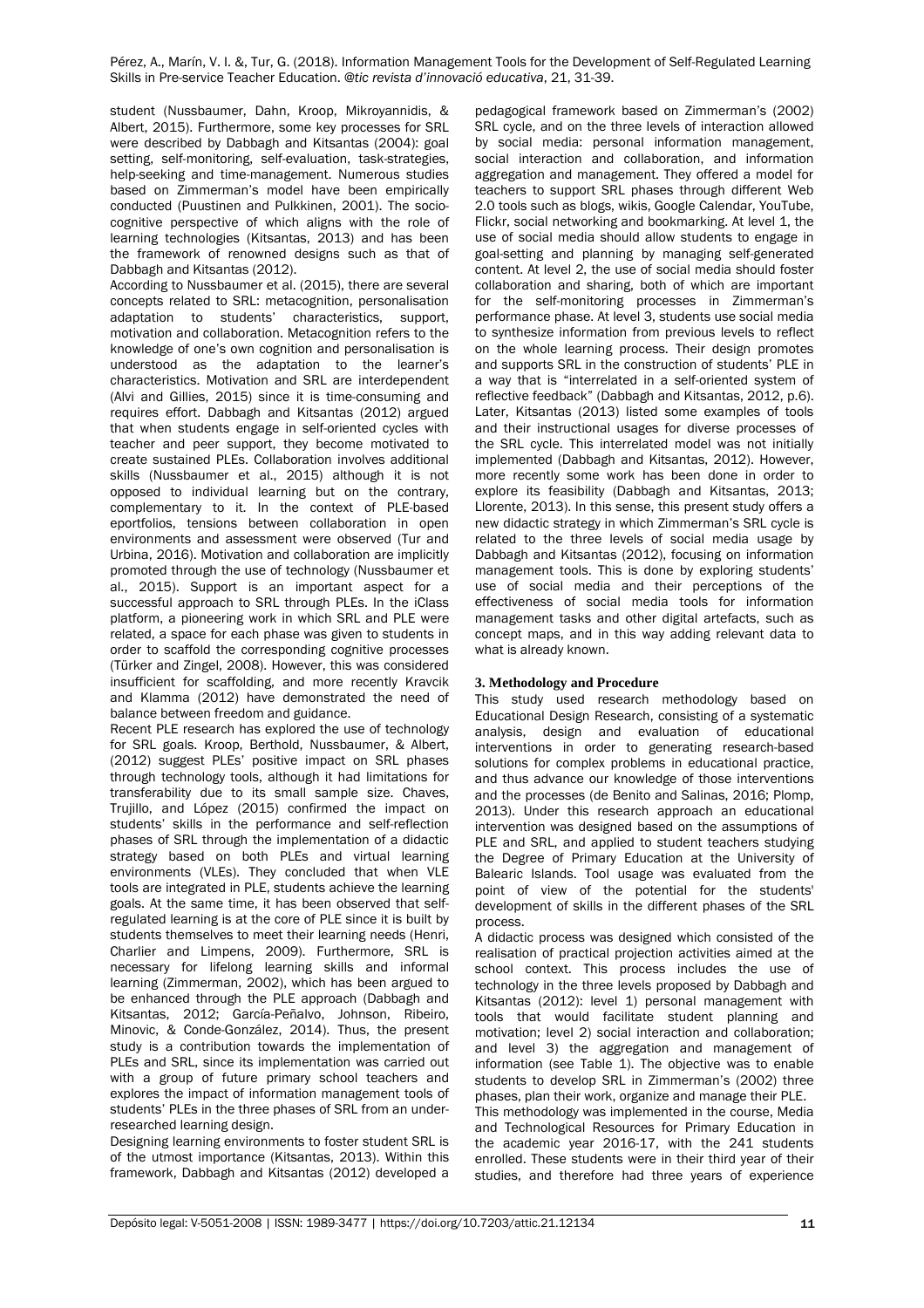using the institutional VLE (virtual learning environment) of the university that supports face-to-face classes. In addition, according to the results of a questionnaire applied at the beginning of the course, most of them were already using the tools proposed in the didactic strategy in an academic and/or personal context.

# **3.1. An SRL Didactic Strategy Related to Information Management**

The didactic strategy required the student to develop, in cooperative groups, three work projects for practical use, which must be related to a school context. The students had to create a didactic sequence using technology, a short educational video, and present best practices for the integration of technology into schools. Students had access, via the virtual classroom, to guides and support material to assist their studying and planning. This strategy promoted finding collaborative solutions to complex problems, creation of knowledge, autonomy, individual and shared responsibility, idea and concept sharing, and critical and creative thinking.

The implemented technologies within the didactic strategy included social webtools like Twitter, Pearltrees and Edmodo, as well as other tools such as CmapTools and Socrative in the institution's Moodle VLE. The students were also encouraged to use other tools as well. The selection of these tools responds to the criteria of accessibility (ease of access), functionality (ease of use and social or educational use, in its typology) and effectiveness (adequate for the learning task).

The following table represents the tools for Zimmerman' (2002) SRL cycle and Dabbagh and Kitsantas' (2012) three levels of social media usage.

|                                                                                                          | Level 1.<br>Personal information<br>management                                                                                                                                                                                                                                                                                      | Level 2.<br>Social interaction<br>and collaboration                                                                                                                                                                                                                                                                             | Level 3.<br>Information aggregation<br>and management                                                                                                                                                                                                                                                                                                                 | Tools                                                              |
|----------------------------------------------------------------------------------------------------------|-------------------------------------------------------------------------------------------------------------------------------------------------------------------------------------------------------------------------------------------------------------------------------------------------------------------------------------|---------------------------------------------------------------------------------------------------------------------------------------------------------------------------------------------------------------------------------------------------------------------------------------------------------------------------------|-----------------------------------------------------------------------------------------------------------------------------------------------------------------------------------------------------------------------------------------------------------------------------------------------------------------------------------------------------------------------|--------------------------------------------------------------------|
| Forethought<br>phase<br><b>Task Analysis</b><br>Goal Setting<br>Strategic<br>Plan<br>Self-<br>motivation | CmapTools, Concept<br>maps are presented as<br>content organizers and<br>as the basis for<br>students' content<br>development.                                                                                                                                                                                                      | Google<br>Drive.<br>Collaborative<br>documents<br>organize<br>and<br>share group tasks<br>during the course.<br>Twitter<br>and<br>Edmodo.<br>А<br>workshop<br>was<br>held on both tools.<br>They<br>were<br>for<br>proposed<br>internal<br>and<br>class<br>external<br>interaction.                                             | Pearitrees, Teachers<br>offered resources in<br>Pearltrees to develop<br>course tasks. The<br>students reviewed the<br>resources, and a<br>workshop encouraged<br>students to use<br>Pearltrees at the<br>individual and group<br>level to organize their<br>resources.                                                                                               | Concept<br>Maps<br><b>Drive</b><br>Twitter<br>Edmodo<br>Pearltrees |
| Performance<br>phase<br>Self-control<br>Self-<br>observation                                             | Free choice of tools to<br>carry out learning<br>activities and course<br>activities.<br>Edmodo / GDrive.<br>Edmodo. GDrive or the<br>course VLE (Moodle)<br>were used to share<br>results of the dynamics<br>of group work.                                                                                                        | Twitter<br>Students<br>are<br>encouraged to use<br>Twitter as a tool for<br>social interaction.<br>A course hashtag<br>was proposed to<br>share<br>resources<br>and/or reflections.<br>Pearltrees.<br>Students<br>were<br>encouraged<br>to<br>create Pearltrees<br>for their working<br>groups to organize<br>shared resources. | CmapTools. Students<br>were encouraged to<br>create their own<br>concept maps to reflect<br>on their new<br>knowledge.<br>Twitter. Students were<br>encouraged to use<br>Twitter as a tool for<br>information<br>management and<br>sourcing.<br>Pearltrees, Students<br>were encouraged to<br>use Pearltrees to<br>organize personal<br>information and<br>resources. | Twitter<br>Pearitrees<br>CmapTools<br>Edmodo<br>Google Drive       |
| Self-<br>reflection<br>phase<br>Self-<br>judgement<br>Self-reaction                                      | Socrative (quiz)/<br>Edmodo (voting)/<br><b>Google Forms</b><br>These tools were used<br>to facilitate<br>questionnaires or<br>voting in activities that<br>promoted reflection,<br>judgments and<br>decisions.<br>Twitter, Students<br>wrote reflective tweets<br>on a regular basis,<br>while highlighting their<br>new learning. |                                                                                                                                                                                                                                                                                                                                 | Portfolio, Students<br>created a project<br>portfolio to deliver<br>course work along with<br>individual and group<br>reflections for the final<br>evaluation.                                                                                                                                                                                                        | Socrative<br>Google Form<br>Voting-<br>Edmodo<br>Portfolio         |

*Table 1.* Didactic strategy of the course based on Zimmerman's SRL cycle phases and the three levels of social media usage by Dabbagh and Kitsantas (2012).

The information management processes, which were the focus of this study, were mainly performed using three tools: CmapTools, Twitter and Pearltrees

## CmapTools and concept maps

Course content was structured in multimedia concept maps with CmapTools and was available to students in their virtual classrooms. The maps presented course content in an organized and hierarchical way, offering nested enlargement resources and stating which learning activities would be developed in class. These materials provided students with a structure, or formative itinerary, that guided them in their study, organized their class participation, allowed them to include additional annotations in the maps and gave them the opportunity to create their own maps. Teachers used concept maps in face-to-face workshop sessions to present the content structure of a topic. Some of the nested resources on the map facilitated a progressively deeper learning of the topics.

# **Pearltrees**

Teachers offered students an extensive collection of resources organized on the Pearltrees webtool. It offered students relevant and useful information sources in a simple navigation format. It also provided an example of how to organize educational web resources as future teachers and worked as a personal tool for resource management for research, organization, and sharing. A workshop introduced students to Pearltrees and encouraged its use to manage resources in the course activities.

# **Twitter**

Twitter was used to discover information sources and create learning networks related to course topics. It also facilitated sharing relevant resources with classmates and posting reflective tweets on learning.

# **3.2. Data Collection Tools**

This study's primary data collection method consisted of an online student questionnaire to assess the overall strategy of the course, resource usage and information management. The questionnaire included 20 questions, combining multiple-choice and Likert 5-item scale questions (for assessment of attitudes from total disagreement to total agreement) on the perceived value and usage of the resources offered by the teachers, and the appropriation of tools for didactic processes relating to information management. Of the 241 students, 163 participated (68%) in the questionnaire.

No institutional arrangements for the governance of ethics exist in the country/region in which the research was conducted. However, the student questionnaire included consent for the results to be used exclusively for research purposes and the data were treated in anonymously.

# **4. Results**

The didactic strategy of the course, designed to promote and support SRL in the construction of students' PLE, was evaluated favourably by the students. Questionnaire responses show that students enjoyed the strategy. They considered the course to be helpful and demonstrated that they could continue learning both professionally and personally. However, the course was not easy to follow, as shown in Figure 1.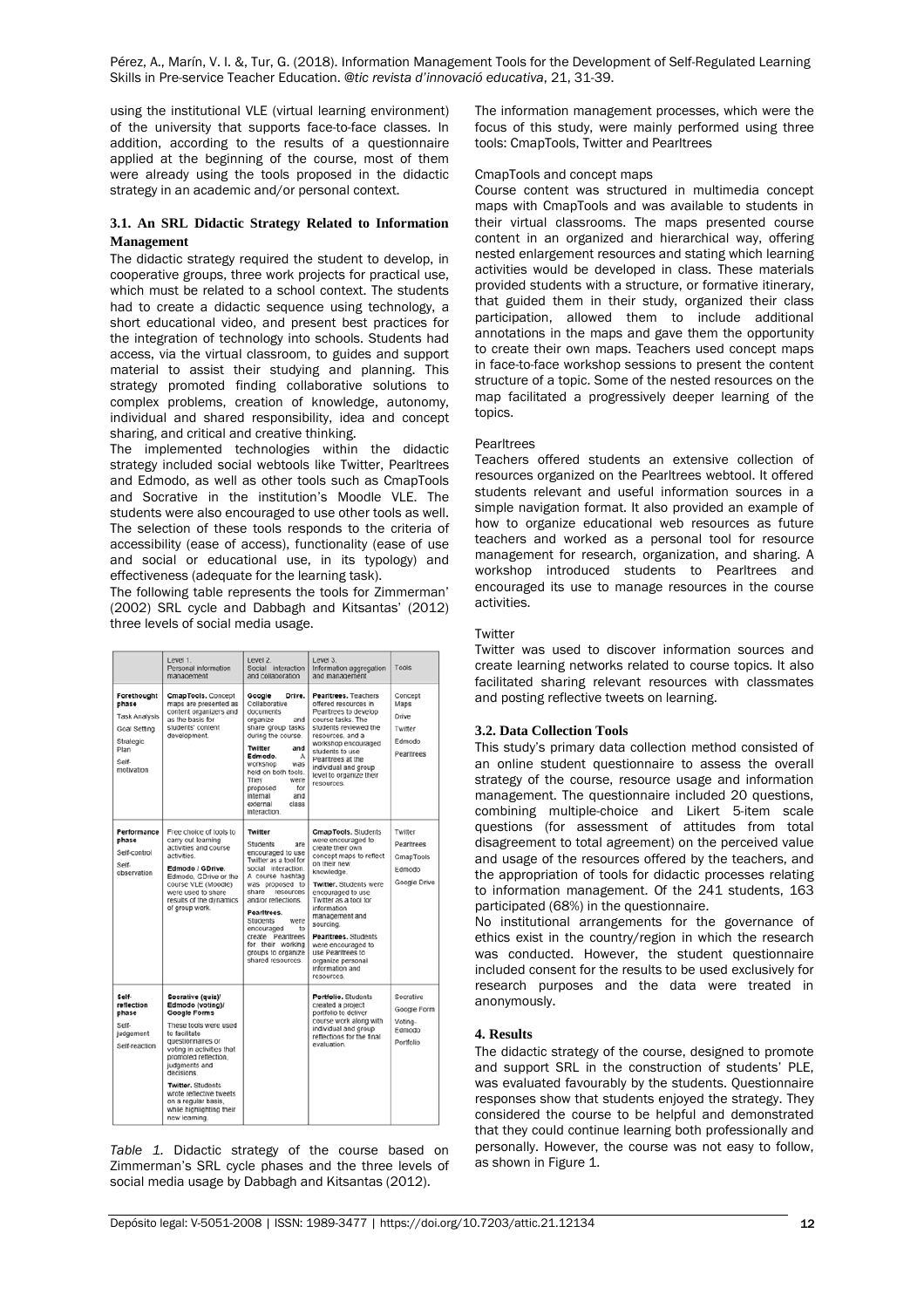

*Figure 1.* Assessments of didactic strategy from the questionnaire.

#### **4.1 Use of Resources in the Course**

In addition to the study guides, the course offered resources to facilitate student access to relevant information, such as concept maps and support resources, organized by topic in the Pearltrees webtool.

#### Use of concept maps

Data gathered regarding concept maps showed that 45.39% of the students used maps either enough or always. They used maps to develop their own course notes, checked maps during the class and added readings or class notes to those maps. Students often worked with maps, either as hard copies, or in PDF form. Only 15.95% of the students created their own maps (Figure 2). Concept maps were mostly utilized (Figure 3) in preparation for assessments (56.44%) by studying the contents or supplementary documentation, rather in the preparation of classroom participation (18.4%).

Although a majority of students were satisfied with the concept maps (55.21%), over a third of students were not satisfied (39.26%). This last fact was reinforced by some volunteered qualitative statements (Figure 2), which indicated that students preferred a linear presentation, rather than a map, as a basis for writing their own content.



*Figure 2.* How students used concept maps.

Other: Half of the answers (9) highlighted the preference for writing linear notes from the maps.



*Figure 3.* Students' use of concepts maps.

Use of the resources in Pearltrees as information resources

Resources placed in Pearltrees were not as well utilized as the resources in the concept maps. Students accessed these resources at times (38.04%) or little (28.22%) (Figure 4). These resources were used, however, for projects, with 20-30% of students has using the resources with a high frequency (always and enough), and 30% at times (Figure 5).



*Figure 4.* Level of students' use of resources selected and organized by the teachers on Pearltrees.



*Figure 5.* Students' use of resources organized on Pearltrees.

#### **4.2. Use of Management Information Tools**

To assess the use of tools and procedures, information on the evolution of the personal use of web 2.0 tools was collected.

Evolution of the personal use of the Pearltrees webtool Students were asked how their use of Pearltrees evolved during the course, especially after the workshop introducing the tool. The majority of students continued to use Pearltrees, and some of them (15.76%) used it in other activities. Nearly a quarter of students said they did not create a personal Pearltrees or have not continued to use the Pearltrees created at the beginning of the course (Figure 6). In the Others option, 10 (out of 17) students claimed to have created a Pearltrees but did not use it, while 4 indicated that they used the Symbaloo tool instead to organize resources.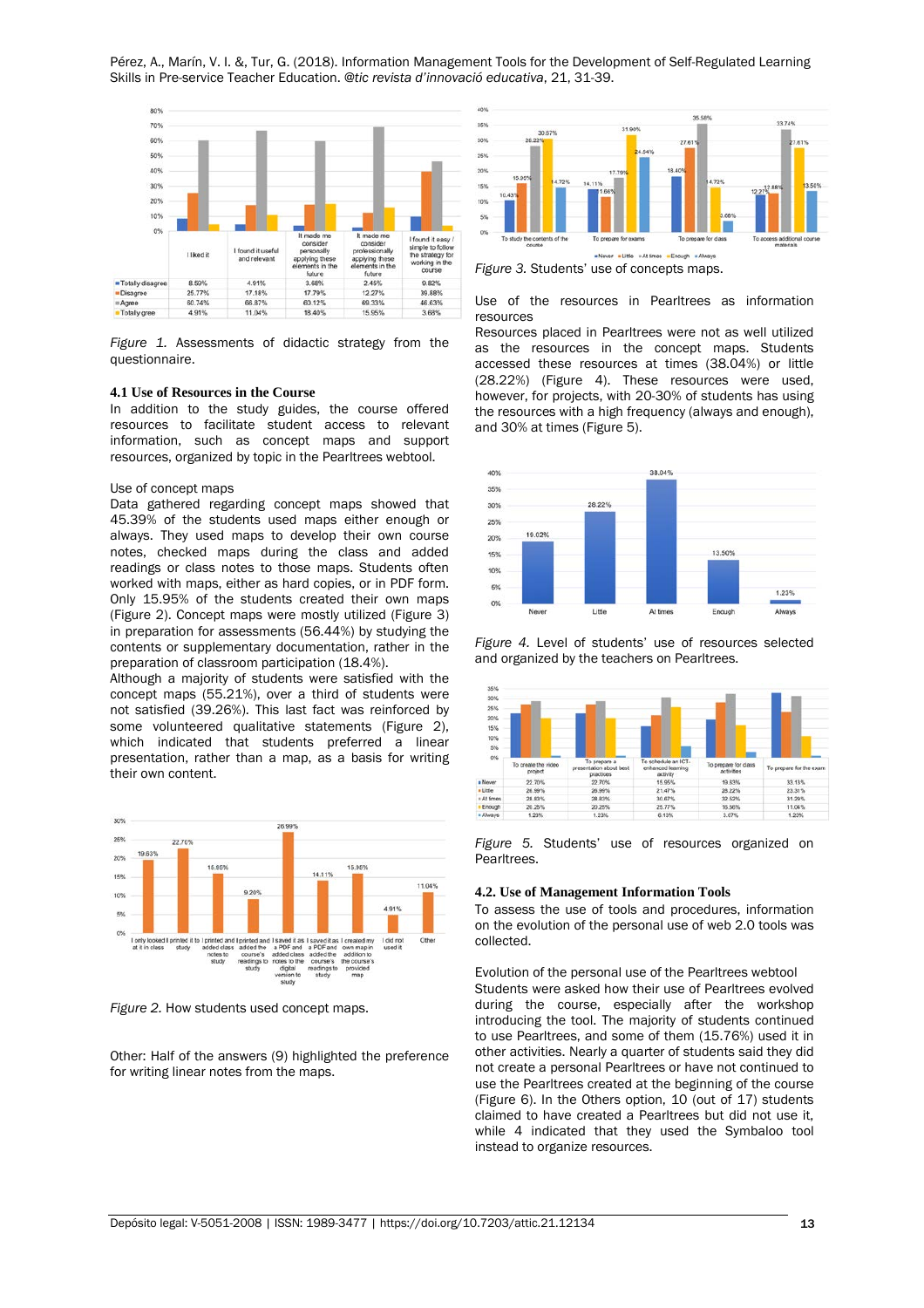

*Figure 6.* Evolution of personal use of the Pearltrees webtool.

#### Evolution of use of the Twitter tool

Students were also asked about how the use of their Twitter account evolved after the introductory workshop. Their responses reflected a high level of use of the Twitter tool for activities directly related to the course to share personal reflections, add new contacts and share resources on other topics or courses (Figure 7).



*Figure 7.* Evolution of personal use of Twitter.

Considering these tools in other personal or professional contexts

As shown in Figure 8, most of the students stated their intention to continue using the tools in this course in professional and/ or personal contexts.



*Figure 8.* Future use of tools in professional or personal contexts.

Anticipated use of the didactic strategies in the future Students were asked if they believed that they would use any of the didactic strategies in the course in their immediate professional future, or in their practicum. Over 60% of students believed they would use concept maps and social networks. However, 29.45% of students were not certain about the future use of Pearltrees (Figure 9).



Figure 9. Anticipated use of the didactic strategies in the future.

#### **5. Discussion**

This study was a new step for both the educational implementation and research of the interrelated models of SRL and PLE, in line with the claim of developing student autonomy for learning (Llorente, 2012). It was an innovative learning activity in which students were encouraged to build their PLEs in cognitive, motivational and behavioural ways, following Zimmerman's (2002) model. Using social media tools for information<br>management enhanced students' SRL phases, management enhanced students' promoting skills for planning, monitoring and selfassessment. The didactic strategy modelled the possible implementation of diverse social media tools depending on chosen SRL processes. Also, the development of digital skills is paramount for teachers' professional growth (Cengiz, 2015). This aligns with the aim of enhancing interrelated models of PLEs and SRL for students' future professional careers.

This work explored the usage of tools based on a didactic strategy by Dabbagh and Kitsantas (2012), previously undemonstrated empirically. However, limitations from research still arise from challenges in transferability and vague conclusions from a lack of data on tools for the diverse SRL phases (Rahimi, van den Berg, and Veen, 2015). Therefore, this work represents a step forward since it explored the uses of digital tools in information management relating to the three phases of Zimmerman's (2002) SRL cycle and the model by Dabbagh and Kitsantas (2012). There are some usages of concept maps and other tools that should be specifically highlighted.

Concept maps had a range of applications. They were relevant for the forethought phase, since they were used to prepare lessons and content, although very few students created their own concept maps. However, concept maps were more widely used during assessment periods, which was only one of the learning goals presented in the course. This behaviour could mean that students thought concept maps facilitated the selfreflective phase when used as a form of self-assessment. Students may have used these maps as an instrument for studying for the exam, which would not be representative of the considered SRL skills. The fact that some students did not utilize concept maps may indicate that self-regulated usage did not meet their needs or facilitate their cognitive learning style. Furthermore, the fact that there was a greater usage of concept maps to prepare for assessments is consistent with the notetaking habits, which is more related to tests than SRL (Alvi et al., 2016).

On the other hand, Twitter received a balanced approach between the usage suggested in the didactic strategy for performance support and the self-reflective phase. Approximately half of the group frequently used Twitter to share a wide variety of resources during performance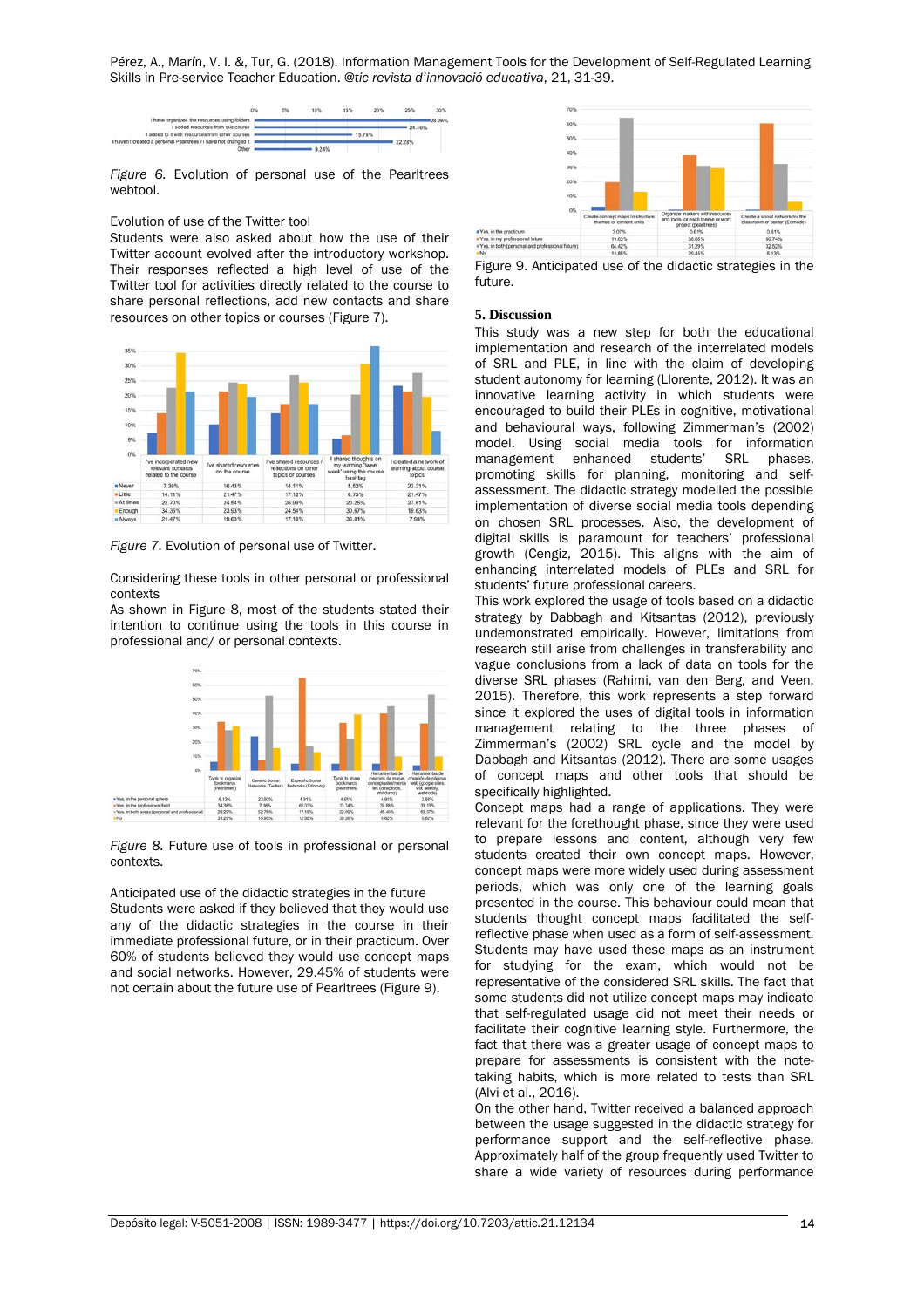phases. Most noteworthy was the students' innovative use of Twitter for self-reflection, indicating that nearly all the students used it to reflect on their own learning. However, further work is needed to explore how this reflective phase can be carried out and thus identify possible challenges. A special concern could be the possible influence of Twitter to foster self-assessment towards others' performance. Based on Zimmerman's (2002) description, this could have a negative impact on self-reflection if it emphasizes incorrect causal attributions to one's personal characteristics rather than selected learning strategies.

Finally, bookmarking (e.g. Pearltrees) and microblogging platforms (e.g. Edmodo) had a diverse role on the enhancement of SRL processes by students. Data show that students used the Pearltree resources selected by lecturers only a little, even though the didactic strategy included it in the first two phases (forethought and performance). However, they appreciated it as an information management tool and considered including it in their learning designs as future teachers. Unlike concept maps, it was used to support their performance rather than their forethought phase. Most students said they used it to carry out the performance phase, which was a high percentage considering that its use was not compulsory. The usage of Symbaloo, which was not initially included, may indicate students' resistance to new tools and may highlight the need to offer a variety of tools to explore their possibilities for SRL in future work.

# **6. Conclusions**

Following the didactic strategy, student usage of information management tools revealed some patterns for SRL. In general, student use of concepts maps for the forethought phase supports planning and goal setting skills before learning. Students' greatest usage of bookmarking and microblogging services in the performance phase promotes behavioural and cognitive skills for self-recording and monitoring learning while sharing in open contexts. Microblogging in the selfreflection phase supported self-assessment skills. There were other, less significant patterns for SRL, such as using bookmarking for the forethought phase. This utilized social skills for goal settings and may have influenced students' self-efficacy beliefs. Also, the use of concepts maps in the performance phase for note-taking and study of the content may have empowered skills for self-instruction. More research is needed to collect data in greater detail on the development of motivational, cognitive and behavioural skills.

Although the didactic strategy was aimed at fostering student SRL skills, some challenges were observed in the data collection about students' usage of information and management tools in SRL processes, as stated in the previous section. These limitations can be understood as an opportunity for students to develop SRL skills, as suggested by Koivuniemi et al. (2017). Further research should include challenges, both in didactic strategy and related research. Also, future work could explore whether the low impact of information management tools is a consequence of technical difficulties while using the tool or there are other factors to be considered.

Finally, beyond pre-and in-service teachers' education, this study is of great potential for interprofessional transferability, since it has implications for online selfregulated learning in other fields and contexts. The descriptive exploration of data allows us to observe students' performance and may be informative for future design iterations and implementations at all educational levels. Moreover, preparing students for digital collaboration can be yet another positive outcome of this study since novice teachers face difficulty in finding support in the first stages of their professional practice. Thus, further research could explore if the interrelated design of SRL and PLE is a powerful tool in helping students to overcome a wide variety of challenges raised in new learning environments enhanced by technology.

## **7. References**

Aguaded, I.; López Meneses, E., & Alonso, L. (2010). Formación del profesorado y software social. *Estudios sobre Educación*, 18, 97-114. Retrieved from http://www.unav.edu/publicaciones/revistas/index.p

hp/estudios-sobre-educacion/article/view/4655

- Alvi, E., Iqbal, Z., Masood, F., & Batool, T. (2016). A qualitative account of the nature and use of selfregulated learning (SRL) strategies employed by university students. *Australian Journal of Teacher Education,* http://doi.org/10.14221/ajte.2016v41n8.3
- Buchem, I. (2012). Psychological Ownership and Personal Learning Environments. Do possession and control really matter? Proceedings of the PLE Conference 2012, Aveiro, Portugal. Retrieved 1 March 2014 from http://revistas.ua.pt/index.php/ple/article/viewFile/1 437/1323
- Castañeda, L., & Adell, J. (2013). La anatomía de los PLEs. En L. Castañeda & J. Adell (Eds.), *Entornos Personales de Aprendizaje: Claves para el ecosistema educativo en red* (pp. 11-27). Alcoy: Marfil. Retrieved from http://digitum.um.es/xmlui/bitstream/10201/30408/ 1/capitulo1.pdf
- Cebrià, M.A., Mora, E.R. & Igual,C. (2009). Use of ICT in the Autonomous Learning Process: A Case Study in Cardiocirculatory Physiotherapy. *@tic*  revista d'innovació https://doi.org/10.7203/attic.3.154
- Cengiz, C. (2015). The development of TPACK,<br>Technology Integrated Self-Efficacy and Self-Efficacy Instructional Technology Outcome Expectations of pre-service physical education teachers. *Asia-Pacific Journal of Teacher Education*, 43(5), 411- 422.

https://doi.org/10.1080/1359866X.2014.932332

- Chaves, E., Trujillo, J. M., & López, J. A. (2015). Autorregulación del Aprendizaje en Entornos Personales de Aprendizaje en el Grado de Educación Primaria de la Universidad de Granada, España. *Formación Universitaria*, 8(4), 63–76. https://doi.org/10.4067/S0718- 50062015000400008
- Dabbagh, N., & Kitsantas, A. (2004). Supporting Selfregulation in student-centered web-based learning environments. International *Journal on e-Learning,*  3(1), 40–47. Retrieved https://www.learntechlib.org/p/4104

Dabbagh, N., & Kitsantas, A. (2012). Personal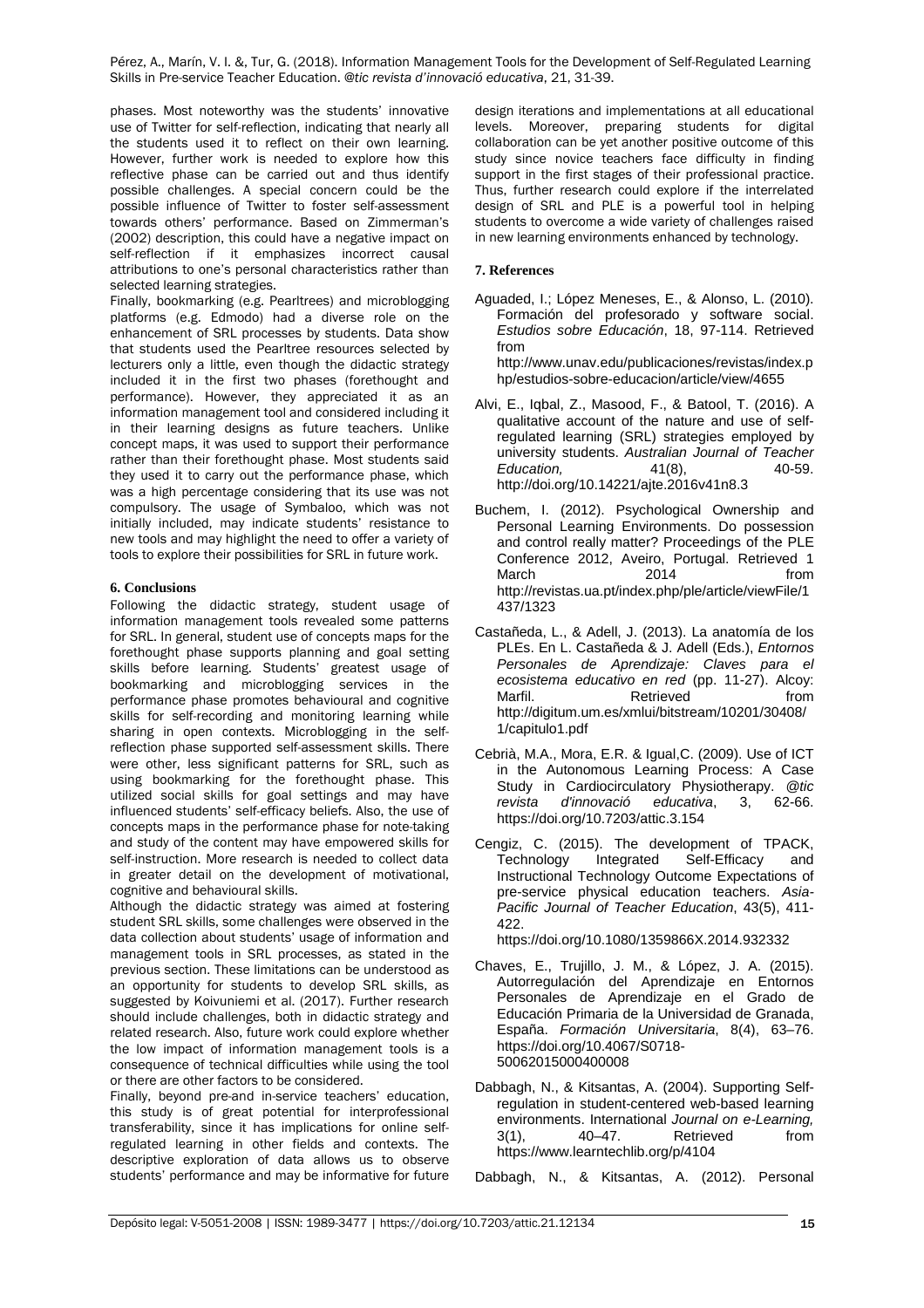Learning Environments, social media, and self regulated learning: A natural formula for connecting formal and informal learning. *The*  Internet and Higher Education, 15(1), https://doi.org/10.1016/j.iheduc.2011.06.002

- Dabbagh, N., & Kitsantas, A. (2013). The role of social media in self-regulated learning. *International Journal of Web Based Communities*, 9(2), 256- 273. https://doi.org/10.1504/IJWBC.2013.053248
- de Benito, B., & Salinas, J. M. (2016). La Investigación Basada en Diseño en Tecnología Educativa. *Revista Interuniversitaria de Investigación en*   $Tecnoloqía$ https://doi.org/10.6018/riite2016/260631
- de la Fuente, J., López-García, M., Mariano-Vera, M., Martínez-Vicente, J., & Zapata, L. (2017). Personal Self-Regulation, Learning Approaches, Resilience and Test Anxiety in Psychology Students. *Estudios*  Educación, http://dx.doi.org/10.15581/004.32.9-26
- García-Peñalvo, F.J., Johnson, M., Ribeiro, G., Minovic, M., & Conde-González, M.A. (2013). Informal learning recognition through a cloud ecosystem. *Future Generation Computer Systems*, 32, 282-294. http://dx.doi.org/10.1016/j.future.2013.08.004
- Henri, F., Charlier, B., & Limpens, F. (2009). Understanding and Supporting the Creation of More Effective PLE. In Proceedings of the International Conference on Information Resources Management (CONF-IRM) 2009, 21st - 23th May 2009, Dubai, United Arab Emirates. Retrieved **from** http://aisel.aisnet.org/confirm2009/23
- Johnson, M., & Liber, L. (2008). The Personal Learning Environment and the human condition: from theory to teaching practice. *Interactive Environments,* http://dx.doi.org/10.1080/10494820701772652
- Kitsantas, A. (2013). Fostering college students' selfregulated learning with learning technologies. *Hellenic Journal of Psychology*, 10, 235-252. Retrieved **from:** http://psycnet.apa.org/record/2014-20467-005
- Koivuniemi, M., Panadero, E., Malmberg, J., & Järvelä, S. (2017). Higher education students' learning challenges and regulatory skills in situations/Desafíos aprendizaje y habilidades de regulación en distintas situaciones de aprendizaje en estudiantes de educación superior. *Infancia y Aprendizaje,* 4(1), 19-55. http://dx.doi.org/10.1080/02103702.2016.1272874
- Kramarski, B., & Michalsky, T. (2010). Preparing preservice teachers for self-regulated learning in the context of technological pedagogical content knowledge. *Learning and Instruction,* 20(5), 434– 447.

http://dx.doi.org/10.1016/j.learninstruc.2009.05.003

Kravcik, M., & Klamma, R. (2012), Supporting selfregulation by Personal Learning Environments. In I. Aedo, R.-M. Bottino, N.-S. Chen, C. Giovannella, D. G. Sampson & Kinshuk (Eds.), Proceedings of 12th IEEE International Conference on Advanced Learning Technologies (pp. 710-711). Rome: IEEE<br>Computer Society. Retrieved from Computer https://ieeexplore.ieee.org/document/6268230

- Kroop, S., Berthold, M., Nussbaumer, A., & Albert, D. (2012). Supporting Self-Regulated Learning in Personalised Learning Environments. In 1st International Workshop on Cloud Education Environments (WCLOUD 2012), 15th -16th November 2012, Antigua, Guatemala. Retrieved from http://ceur-ws.org/Vol-945/paper10.pdf
- Lin, X.-F., Liang, J.-C., Tsai, C.-C., & Hu, Q. (2018). The moderating role of self-regulated learning in job characteristics and attitudes towards webbased continuing learning in the airlines workplace. *Australasian Journal of Educational Technology*, 34(1), 102-115. https://doi.org/10.14742/ajet.3198
- Llorente, M. (2012). e-Learning 2.0: from technology to methodology. @tic revista d'innovació educativa, 9, 79-86. https://doi.org/10.7203/attic.9.1939
- Llorente Cejudo, M. C. (2013). Aprendizaje autorregulado y PLE. *EDMETIC*, 2(1), 58-75. https://doi.org/10.21071/edmetic.v2i1.2861
- Lombaerts, K., De Backer, F., Engels, N., Van Braak, J., & Athanasou, J. (2009) Development of the self-regulated learning teacher belief scale'. *European Journal of Psychology of Education*, 24(1), 79–96. https://doi.org/10.1007/BF03173476
- Marín, V. I., Negre F., & Pérez Garcias A. (2014). Entornos y redes personales de aprendizaje (PLE-PLN) para el aprendizaje colaborativo [Construction of the Foundations of the PLE and PLN for Collaborative Learning]. *Comunicar*, 42. https://doi.org/10.3916/C42-2014-03
- McLoughlin, C., & Lee, M. J. W. (2010). Personalised and Self Regulated Learning in the Web 2.0 Era: International Exemplars of Innovative Pedagogy Using Social Software. *Australasian Journal of*   $Technology,$ https://doi.org/10.14742/ajet.1100
- Mikroyannidis, A., Connolly, T., Law, E.L-C., Schmitz, H-C., Vieritz, H., Nussbaumer, A., Berthold, M., Ullrich, C., & Dhir, A. (2014). Self-regulated Learning in Formal Education: Perceptions, Challenges and Opportunities. *Int. J. Technology*   $Entanced$ http://dx.doi.org/10.1504/IJTEL.2014.066860
- Moos, D. C., & Ringdal, A. (2012). Self-Regulated Learning in the Classroom: A Literature Review on<br>the Teacher's Role. Education Research Role. *Education Research*<br>Article ID 423284. *International*, Article ID http://dx.doi.org/10.1155/2012/423284
- Nussbaumer, A., Dahn, I., Kroop, S., Mikroyannidis, A., & Albert, D. (2015). Supporting Self-Regulated Learning. In S. Kroop et al. (eds.), *Responsive Open Learning Environments* (pp. 17-48). http://dx.doi.org/10.1007/978-3-319-02399-1\_2
- Nussbaumer, A., Sheffel, M., Niemann, K., Kravcik, M., & Albert, D. (2012). Detecting and reflecting